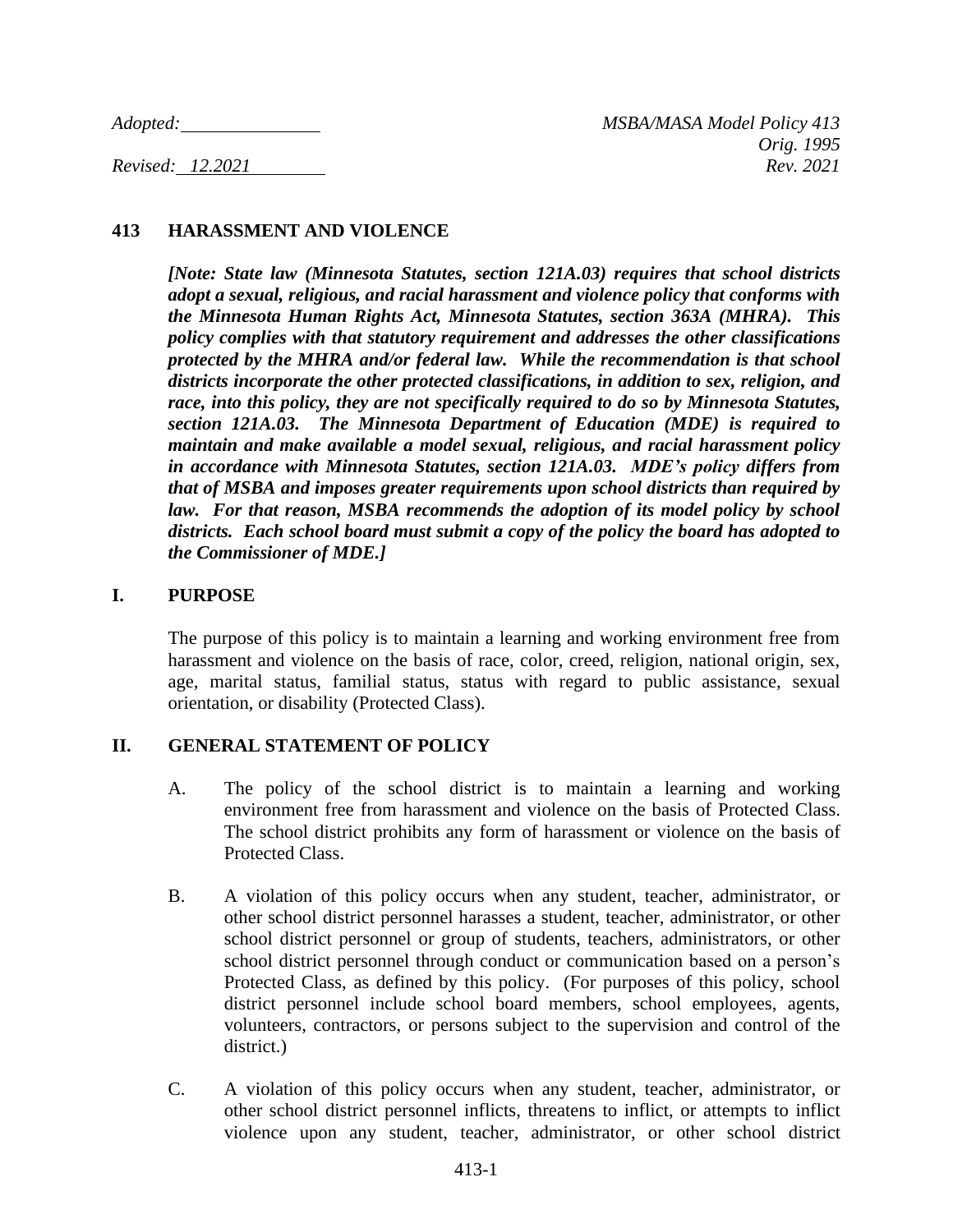personnel or group of students, teachers, administrators, or other school district personnel based on a person's Protected Class.

D. The school district will act to investigate all complaints, either formal or informal, verbal or written, of harassment or violence based on a person's Protected Class, and to discipline or take appropriate action against any student, teacher, administrator, or other school district personnel found to have violated this policy.

### **III. DEFINITIONS**

- A. "Assault" is:
	- 1. an act done with intent to cause fear in another of immediate bodily harm or death;
	- 2. the intentional infliction of or attempt to inflict bodily harm upon another; or
	- 3. the threat to do bodily harm to another with present ability to carry out the threat.
- B. "Harassment" prohibited by this policy consists of physical or verbal conduct, including, but not limited to, electronic communications, relating to an individual's or group of individuals' race, color, creed, religion, national origin, sex, age, marital status, familial status, status with regard to public assistance, sexual orientation, including gender identity or expression, or disability, when the conduct:
	- 1. has the purpose or effect of creating an intimidating, hostile, or offensive working or academic environment;
	- 2. has the purpose or effect of substantially or unreasonably interfering with an individual's work or academic performance; or
	- 3. otherwise adversely affects an individual's employment or academic opportunities.
- C. "Immediately" means as soon as possible but in no event longer than 24 hours.
- D. Protected Classifications; Definitions
	- 1. "Disability" means, with respect to an individual who
		- a. a physical sensory or mental impairment that materially limits one or more major life activities of such individual;
		- b. has a record of such an impairment; or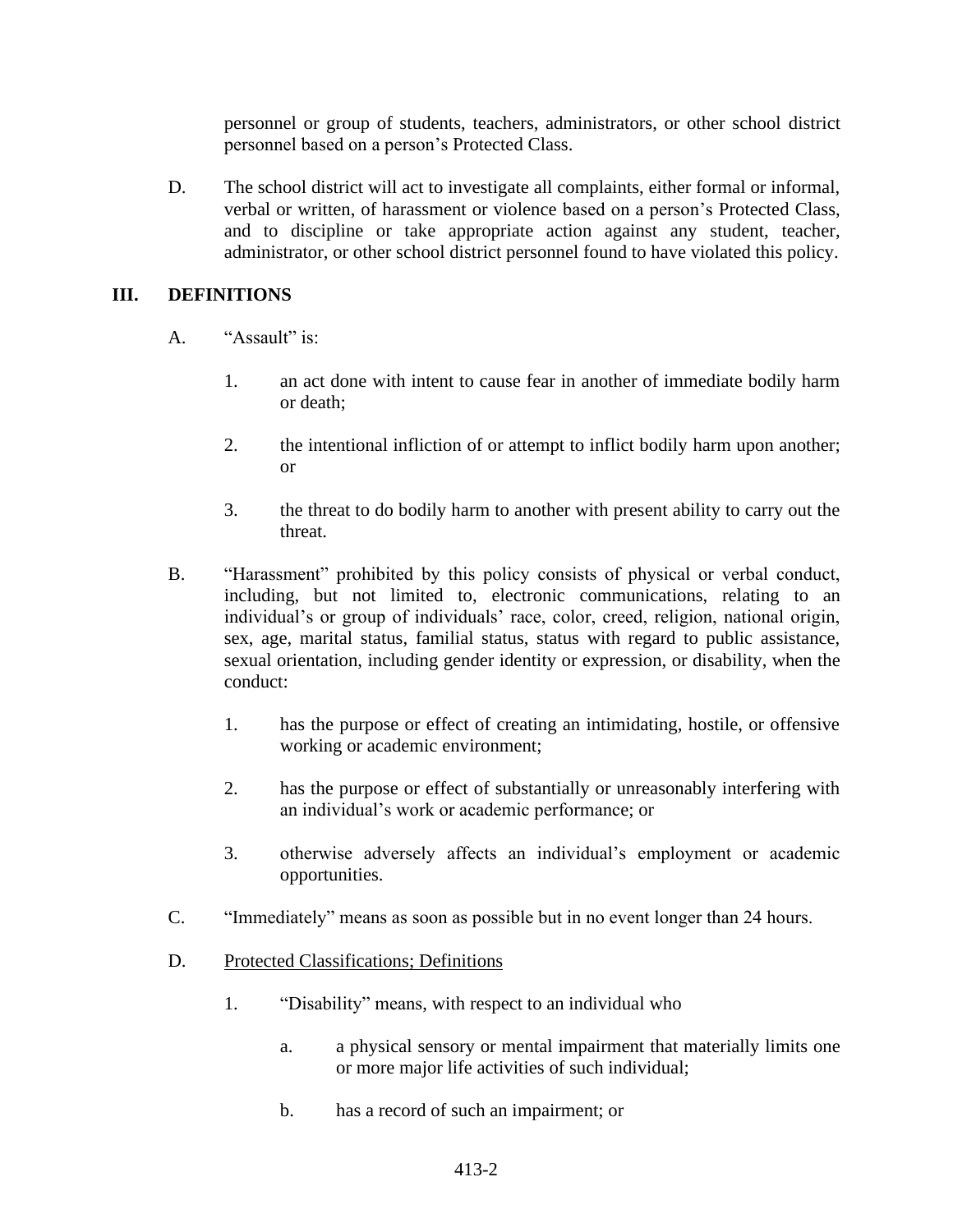- c. is regarded as having such an impairment.
- 2. "Familial status" means the condition of one or more minors being domiciled with:
	- a. their parent or parents or the minor's legal guardian; or
	- b. the designee of the parent or parents or guardian with the written permission of the parent or parents or guardian. The protections afforded against harassment or discrimination on the basis of family status apply to any person who is pregnant or is in the process of securing legal custody of an individual who has not attained the age of majority.
- 3. "Marital status" means whether a person is single, married, remarried, divorced, separated, or a surviving spouse and, in employment cases, includes protection against harassment or discrimination on the basis of the identity, situation, actions, or beliefs of a spouse or former spouse.
- 4. "National origin" means the place of birth of an individual or of any of the individual's lineal ancestors.
- 5. "Sex" includes, but is not limited to, pregnancy, childbirth, and disabilities related to pregnancy or childbirth.
- 6. "Sexual orientation" means having or being perceived as having an emotional, physical, or sexual attachment to another person without regard to the sex of that person or having or being perceived as having an orientation for such attachment or having or being perceived as having a self-image or identity not traditionally associated with one's biological maleness or femaleness. "Sexual orientation" does not include a physical or sexual attachment to children by an adult.
- 7. "Status with regard to public assistance" means the condition of being a recipient of federal, state, or local assistance, including medical assistance, or of being a tenant receiving federal, state, or local subsidies, including rental assistance or rent supplements.
- E. "Remedial response" means a measure to stop and correct acts of harassment or violence, prevent acts of harassment or violence from recurring, and protect, support, and intervene on behalf of a student who is the target or victim of acts of harassment or violence.
- F. Sexual Harassment; Definition
	- 1. Sexual harassment includes unwelcome sexual advances, requests for sexual favors, sexually motivated physical conduct, or other verbal or physical conduct or communication of a sexual nature when: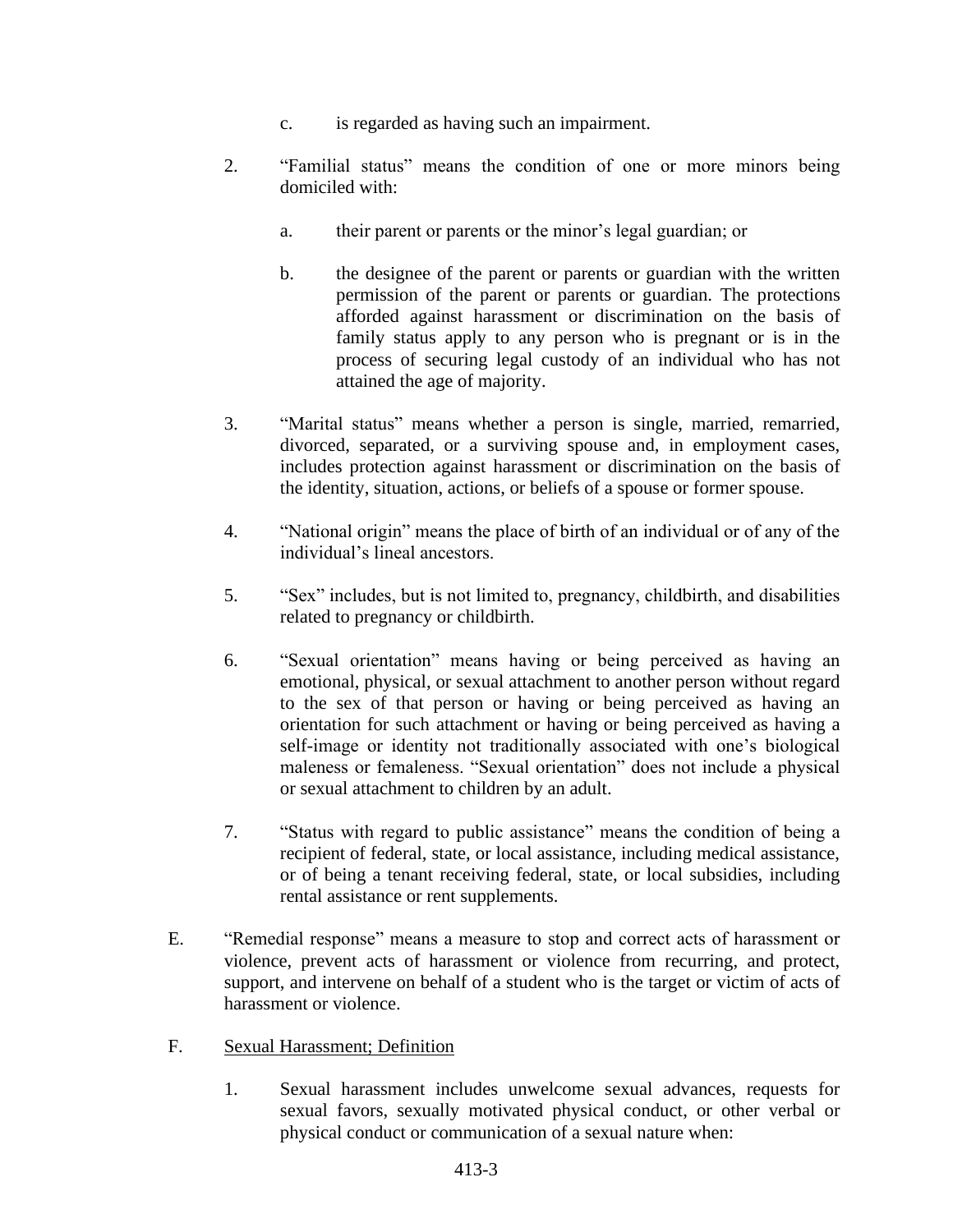- a. submission to that conduct or communication is made a term or condition, either explicitly or implicitly, of obtaining employment or an education; or
- b. submission to or rejection of that conduct or communication by an individual is used as a factor in decisions affecting that individual's employment or education; or
- c. that conduct or communication has the purpose or effect of substantially interfering with an individual's employment or education, or creating an intimidating, hostile, or offensive employment or educational environment.
- 2. Sexual harassment may include, but is not limited to:
	- a. unwelcome verbal harassment or abuse;
	- b. unwelcome pressure for sexual activity;
	- c. unwelcome, sexually motivated, or inappropriate patting, pinching, or physical contact, other than necessary restraint of student(s) by teachers, administrators, or other school district personnel to avoid physical harm to persons or property;
	- d. unwelcome sexual behavior or words, including demands for sexual favors, accompanied by implied or overt threats concerning an individual's employment or educational status;
	- e. unwelcome sexual behavior or words, including demands for sexual favors, accompanied by implied or overt promises of preferential treatment with regard to an individual's employment or educational status; or
	- f. unwelcome behavior or words directed at an individual because of sexual orientation, including gender identity or expression.

#### G. Sexual Violence; Definition

- 1. Sexual violence is a physical act of aggression or force or the threat thereof that involves the touching of another's intimate parts or forcing a person to touch any person's intimate parts. Intimate parts, as defined in Minnesota Statutes, section 609.341, includes the primary genital area, groin, inner thigh, buttocks, or breast, as well as the clothing covering these areas.
- 2. Sexual violence may include, but is not limited to: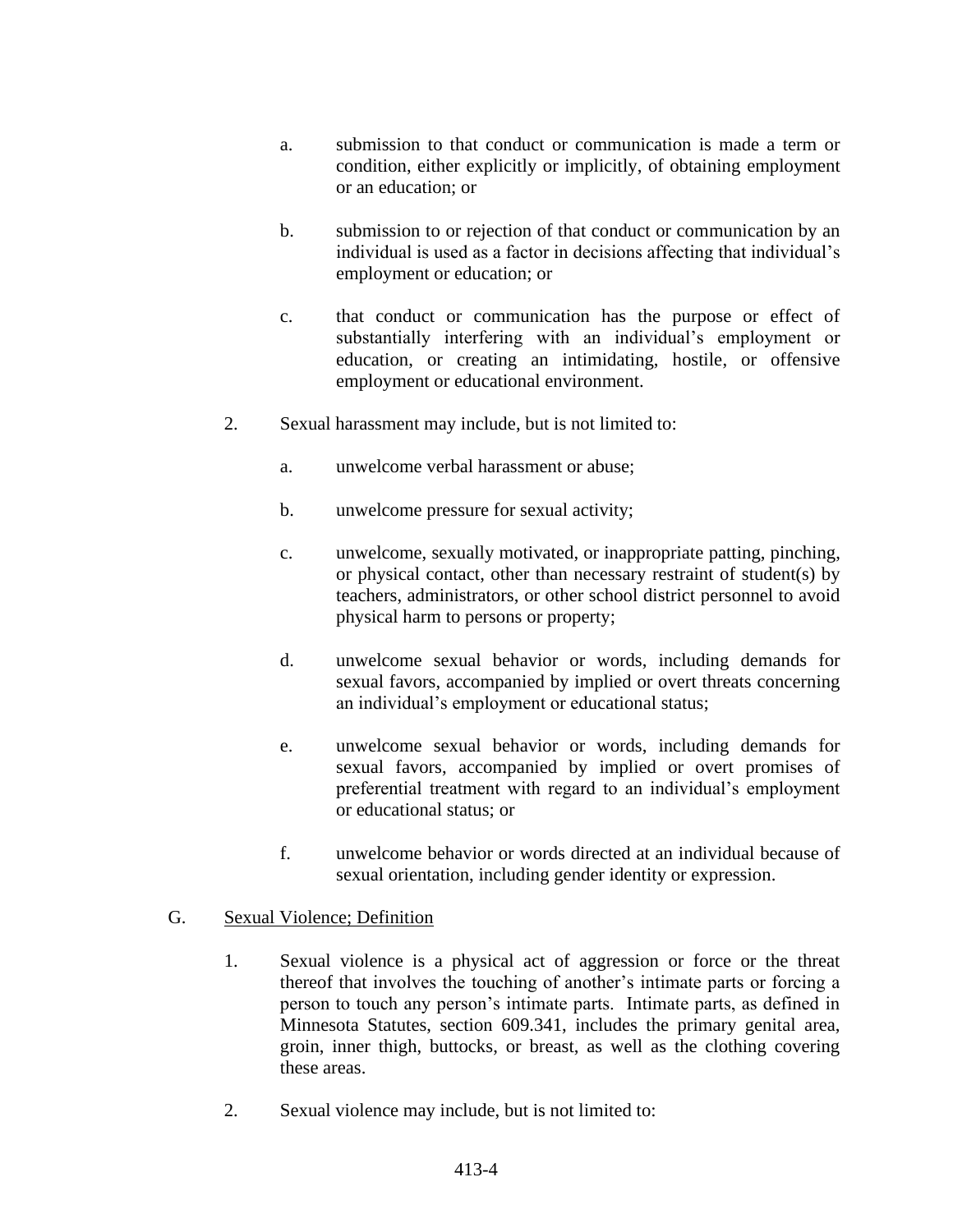- a. touching, patting, grabbing, or pinching another person's intimate parts
- b. coercing, forcing, or attempting to coerce or force the touching of anyone's intimate parts;
- c. coercing, forcing, or attempting to coerce or force sexual intercourse or a sexual act on another; or
- d. threatening to force or coerce sexual acts, including the touching of intimate parts or intercourse, on another.

### H. Violence; Definition

Violence prohibited by this policy is a physical act of aggression or assault upon another or group of individuals because of, or in a manner reasonably related to an individual's Protected Class.

# **IV. REPORTING PROCEDURES**

- A. Any person who believes he or she has been the target or victim of harassment or violence on the basis of Protected Class by a student, teacher, administrator, or other school district personnel, or any person with knowledge or belief of conduct which may constitute harassment or violence prohibited by this policy toward a student, teacher, administrator, or other school district personnel or group of students, teachers, administrators, or other school district personnel should report the alleged acts immediately to an appropriate school district official designated by this policy. A person may report conduct that may constitute harassment or violence anonymously. However, the school district may not rely solely on an anonymous report to determine discipline or other remedial responses.
- B. The school district encourages the reporting party or complainant to use the report form available from the principal or building supervisor of each building or available from the school district office, but oral reports shall be considered complaints as well.
- C. Nothing in this policy shall prevent any person from reporting harassment or violence directly to a school district human rights officer or to the superintendent. If the complaint involves the building report taker, the complaint shall be made or filed directly with the superintendent or the school district human rights officer by the reporting party or complainant.
- D. In Each School Building. The building principal, the principal's designee, or the building supervisor (hereinafter the "building report taker") is the person responsible for receiving oral or written reports of harassment or violence prohibited by this policy at the building level. Any adult school district personnel who receives a report of harassment or violence prohibited by this policy shall inform the building report taker immediately. If the complaint involves the building report taker, the complaint shall be made or filed directly with the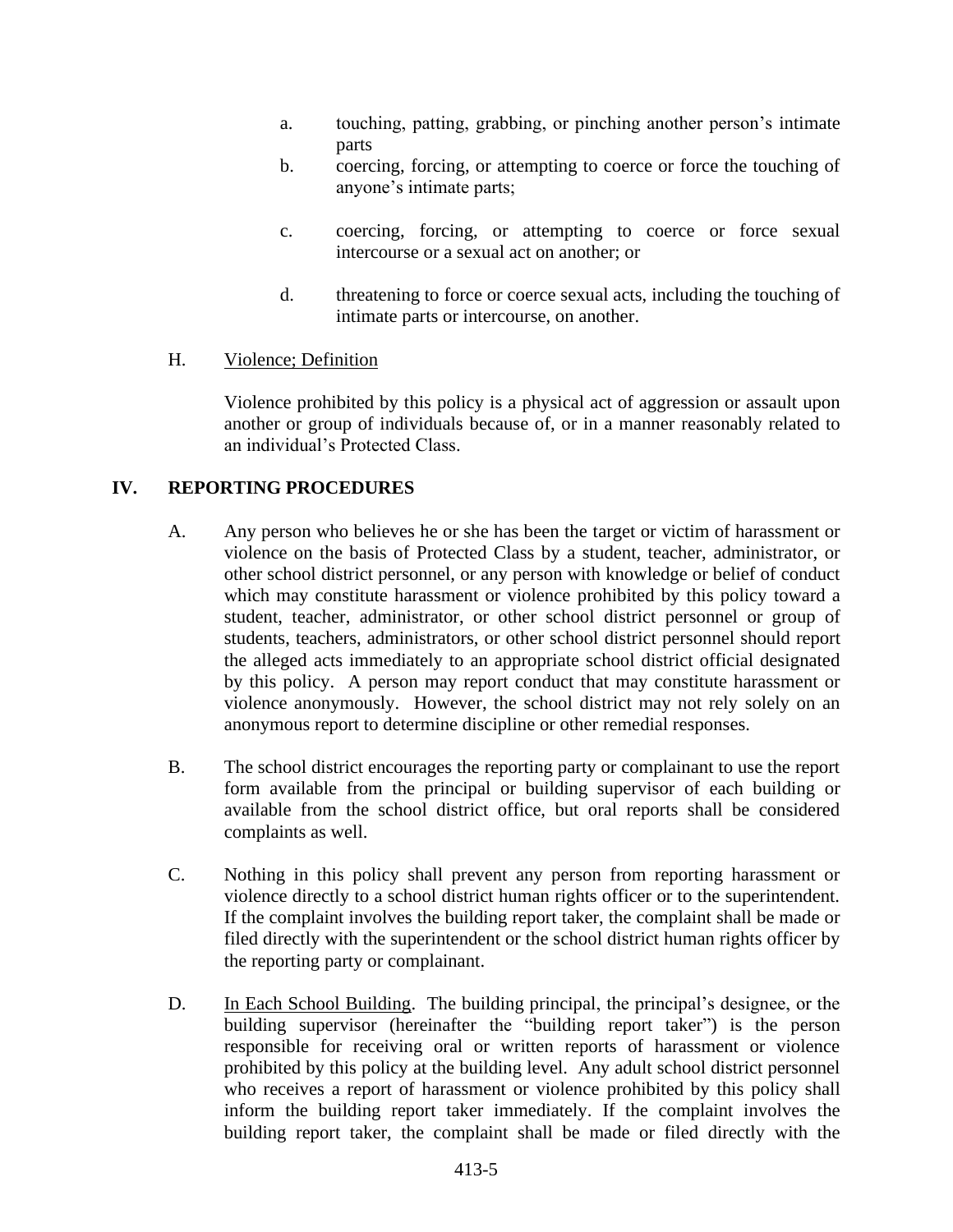superintendent or the school district human rights officer by the reporting party or complainant. The building report taker shall ensure that this policy and its procedures, practices, consequences, and sanctions are fairly and fully implemented and shall serve as a primary contact on policy and procedural matters.

- E. A teacher, school administrator, volunteer, contractor, or other school employee shall be particularly alert to possible situations, circumstances, or events that might include acts of harassment or violence. Any such person who witnesses, observes, receives a report of, or has other knowledge or belief of conduct that may constitute harassment or violence shall make reasonable efforts to address and resolve the harassment or violence and shall inform the building report taker immediately. School district personnel who fail to inform the building report taker of conduct that may constitute harassment or violence or who fail to make reasonable efforts to address and resolve the harassment or violence in a timely manner may be subject to disciplinary action.
- F. Upon receipt of a report, the building report taker must notify the school district human rights officer immediately, without screening or investigating the report. The building report taker may request, but may not insist upon, a written complaint. A written statement of the facts alleged will be forwarded as soon as practicable by the building report taker to the human rights officer. If the report was given verbally, the building report taker shall personally reduce it to written form within 24 hours and forward it to the human rights officer. Failure to forward any harassment or violence report or complaint as provided herein may result in disciplinary action against the building report taker.
- G. In the District. The school board hereby designates as the school district human rights officer(s) to receive reports or complaints of harassment or violence prohibited by this policy. If the complaint involves a human rights officer, the complaint shall be filed directly with the superintendent.<sup>1</sup>
- H. The school district shall conspicuously post the name of the human rights officer(s), including mailing addresses and telephone numbers.
- I. Submission of a good faith complaint or report of harassment or violence prohibited by this policy will not affect the complainant or reporter's future employment, grades, work assignments, or educational or work environment.
- J. Use of formal reporting forms is not mandatory.
- K. Reports of harassment or violence prohibited by this policy are classified as private educational and/or personnel data and/or confidential investigative data and will not be disclosed except as permitted by law.

<sup>1</sup> In some school districts the superintendent may be the human rights officer. If so, an alternative individual should be designated by the school board.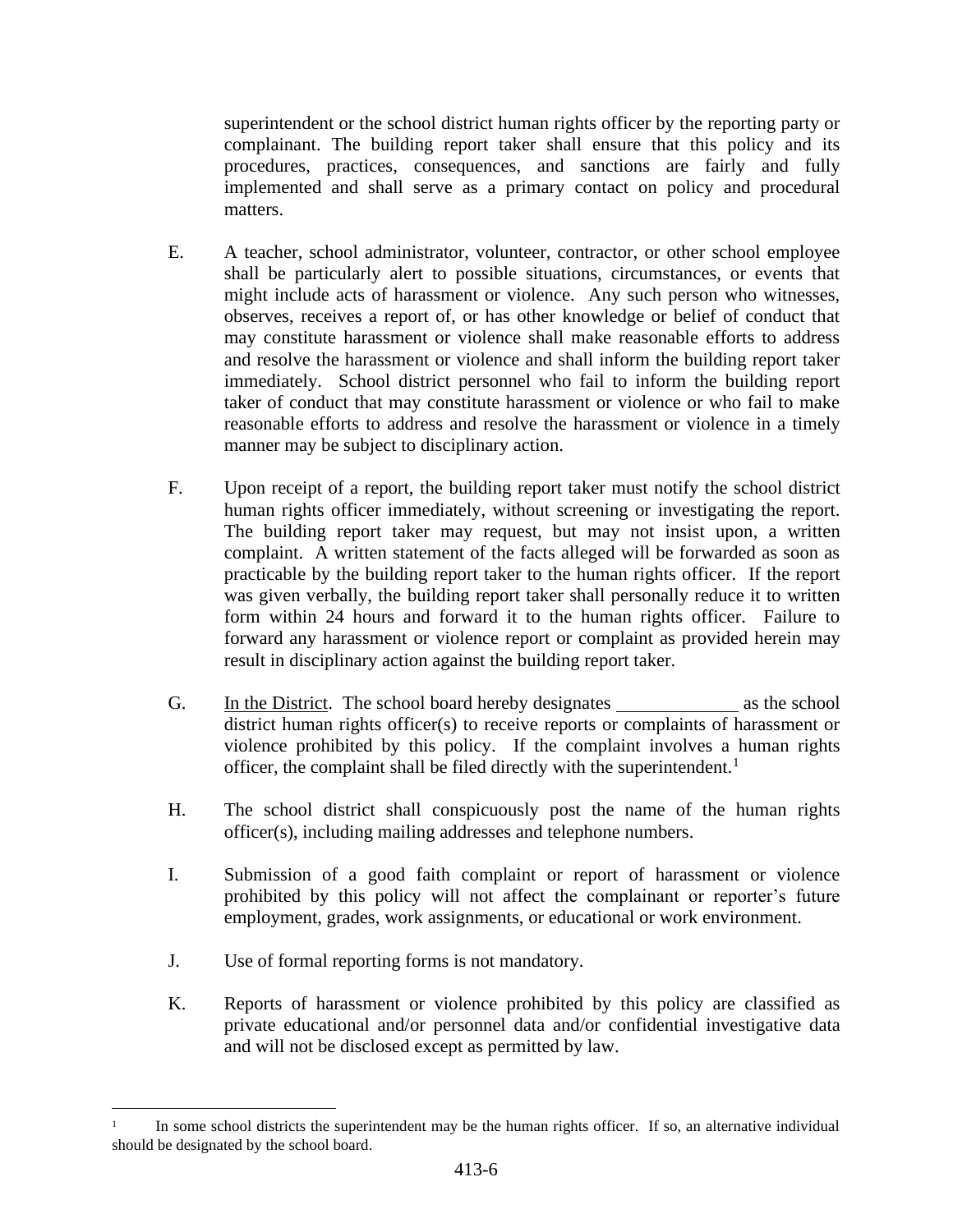- L. The school district will respect the privacy of the complainant(s), the individual(s) against whom the complaint is filed, and the witnesses as much as possible, consistent with the school district's legal obligations to investigate, to take appropriate action, and to comply with any discovery or disclosure obligations.
- M. Retaliation against a victim, good faith reporter, or a witness of violence or harassment is prohibited.
- N. False accusations or reports of violence or harassment against another person are prohibited.
- O. A person who engages in an act of violence or harassment, reprisal, retaliation, or false reporting of violence or harassment, or permits, condones, or tolerates violence or harassment shall be subject to discipline or other remedial responses for that act in accordance with the school district's policies and procedures.

Consequences for students who commit, or are a party to, prohibited acts of violence or harassment or who engage in reprisal or intentional false reporting may range from remedial responses or positive behavioral interventions up to and including suspension and/or expulsion.

Consequences for employees who permit, condone, or tolerate violence or harassment or engage in an act of reprisal or intentional false reporting of violence or harassment may result in disciplinary action up to and including termination or discharge.

Consequences for other individuals engaging in prohibited acts of violence or harassment may include, but not be limited to, exclusion from school district property and events and/or termination of services and/or contracts.

# **V. INVESTIGATION**

- A. By authority of the school district, the human rights officer, within three (3) days of the receipt of a report or complaint alleging harassment or violence prohibited by this policy, shall undertake or authorize an investigation. The investigation may be conducted by school district officials or by a third party designated by the school district.
- B. The investigation may consist of personal interviews with the complainant, the individual(s) against whom the complaint is filed, and others who may have knowledge of the alleged incident(s) or circumstances giving rise to the complaint. The investigation may also consist of any other methods and documents deemed pertinent by the investigator.
- C. In determining whether alleged conduct constitutes a violation of this policy, the school district should consider the surrounding circumstances, the nature of the behavior, past incidents or past or continuing patterns of behavior, the relationships between the parties involved, and the context in which the alleged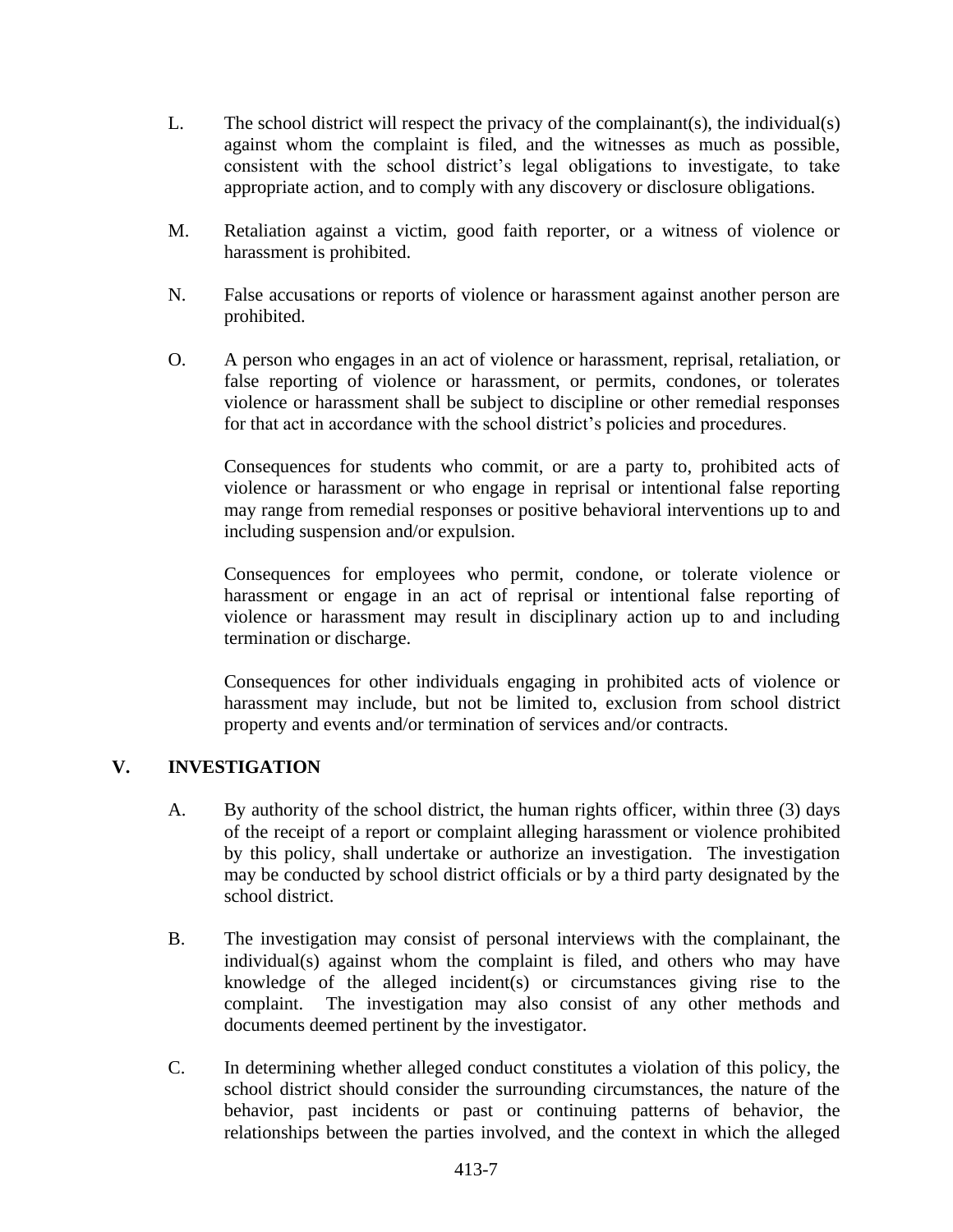incidents occurred. Whether a particular action or incident constitutes a violation of this policy requires a determination based on all the facts and surrounding circumstances.

- D. In addition, the school district may take immediate steps, at its discretion, to protect the target or victim, the complainant, and students, teachers, administrators, or other school district personnel pending completion of an investigation of alleged harassment or violence prohibited by this policy.
- E. The alleged perpetrator of the act(s) of harassment or violence shall be allowed the opportunity to present a defense during the investigation or prior to the imposition of discipline or other remedial responses.
- F. The investigation will be completed as soon as practicable. The school district human rights officer shall make a written report to the superintendent upon completion of the investigation. If the complaint involves the superintendent, the report may be filed directly with the school board. The report shall include a determination of whether the allegations have been substantiated as factual and whether they appear to be violations of this policy.

# **VI. SCHOOL DISTRICT ACTION**

- A. Upon completion of an investigation that determines a violation of this policy has occurred, the school district will take appropriate action. Such action may include, but is not limited to, warning, suspension, exclusion, expulsion, transfer, remediation, termination, or discharge. Disciplinary consequences will be sufficiently severe to try to deter violations and to appropriately discipline prohibited behavior. School district action taken for violation of this policy will be consistent with requirements of applicable collective bargaining agreements, Minnesota and federal law, and applicable school district policies and regulations.
- B. The school district is not authorized to disclose to a victim private educational or personnel data regarding an alleged perpetrator who is a student or employee of the school district. School officials will notify the targets or victims and alleged perpetrators of harassment or violence, the parent(s) or guardian(s) of targets or victims of harassment or violence and the parent(s) or guardian(s) of alleged perpetrators of harassment or violence who have been involved in a reported and confirmed harassment or violence incident of the remedial or disciplinary action taken, to the extent permitted by law.
- C. In order to prevent or respond to acts of harassment or violence committed by or directed against a child with a disability, the school district shall, where determined appropriate by the child's individualized education program (IEP) or Section 504 team, allow the child's IEP or Section 504 plan to be drafted to address the skills and proficiencies the child needs as a result of the child's disability to allow the child to respond to or not to engage in acts of harassment or violence.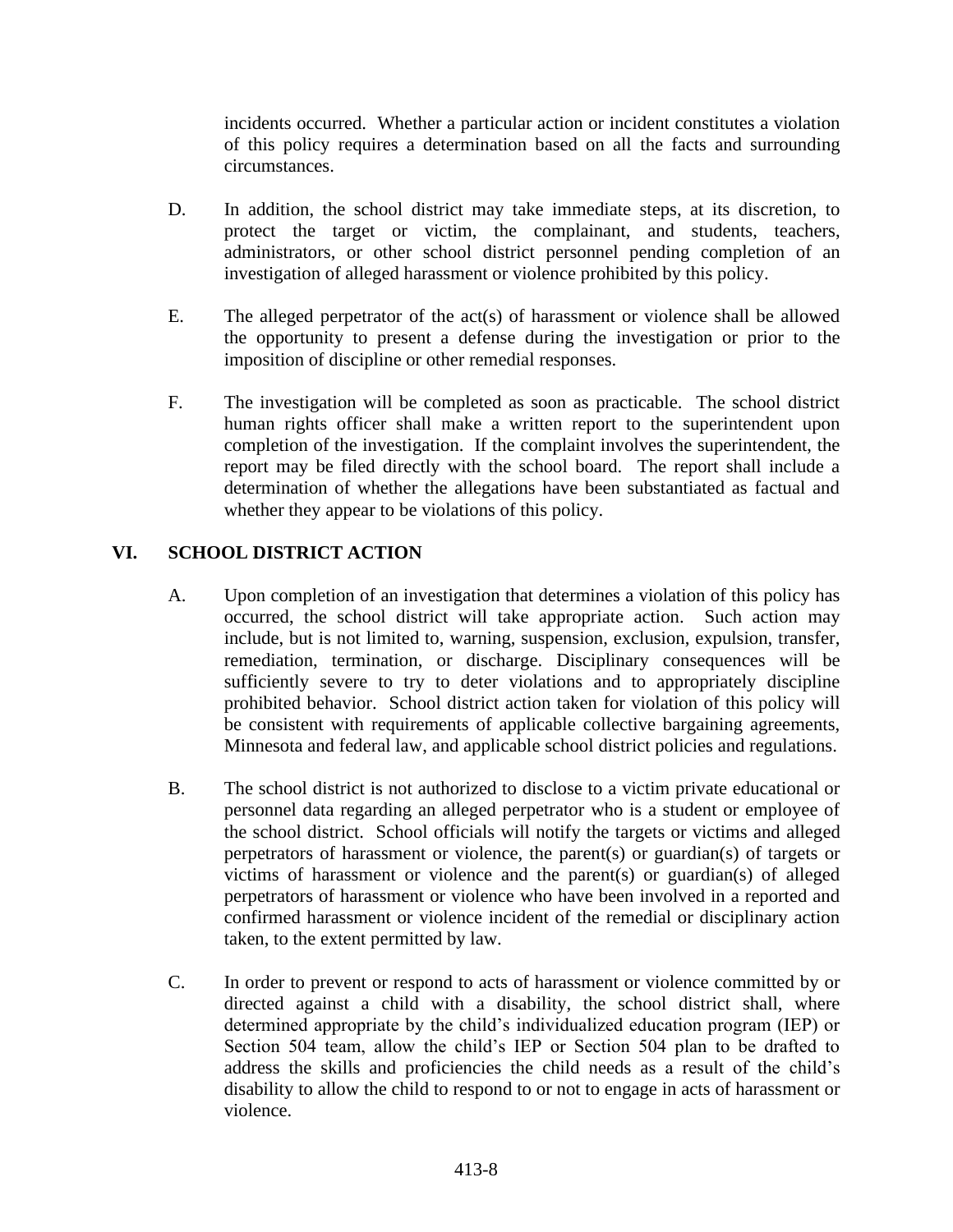#### **VII. RETALIATION OR REPRISAL**

The school district will discipline or take appropriate action against any student, teacher, administrator, or other school district personnel who commits an act of reprisal or who retaliates against any person who asserts, alleges, or makes a good faith report of alleged harassment or violence prohibited by this policy, who testifies, assists, or participates in an investigation of retaliation or alleged harassment or violence, or who testifies, assists, or participates in a proceeding or hearing relating to such harassment or violence. Retaliation includes, but is not limited to, any form of intimidation, reprisal, harassment, or intentional disparate treatment. Disciplinary consequences will be sufficiently severe to deter violations and to appropriately discipline the individual(s) who engaged in the harassment or violence. Remedial responses to the harassment or violence shall be tailored to the particular incident and nature of the conduct.

# **VIII. RIGHT TO ALTERNATIVE COMPLAINT PROCEDURES**

These procedures do not deny the right of any individual to pursue other avenues of recourse which may include filing charges with the Minnesota Department of Human Rights or another state or federal agency, initiating civil action, or seeking redress under state criminal statutes and/or federal law.

#### **IX. HARASSMENT OR VIOLENCE AS ABUSE**

- A. Under certain circumstances, alleged harassment or violence may also be possible abuse under Minnesota law. If so, the duties of mandatory reporting under Minnesota Statutes Chapter. 260E may be applicable.
- B. Nothing in this policy will prohibit the school district from taking immediate action to protect victims of alleged harassment, violence, or abuse.

#### **X. DISSEMINATION OF POLICY AND TRAINING**

- A. This policy shall be conspicuously posted throughout each school building in areas accessible to students and staff members.
- B. This policy shall be given to each school district employee and independent contractor who regularly interacts with students at the time of initial employment with the school district.
- C. This policy shall appear in the student handbook.
- D. The school district will develop a method of discussing this policy with students and employees.
- E. The school district may implement violence prevention and character development education programs to prevent and reduce policy violations. Such programs may offer instruction on character education including, but not limited to, character qualities such as attentiveness, truthfulness, respect for authority,